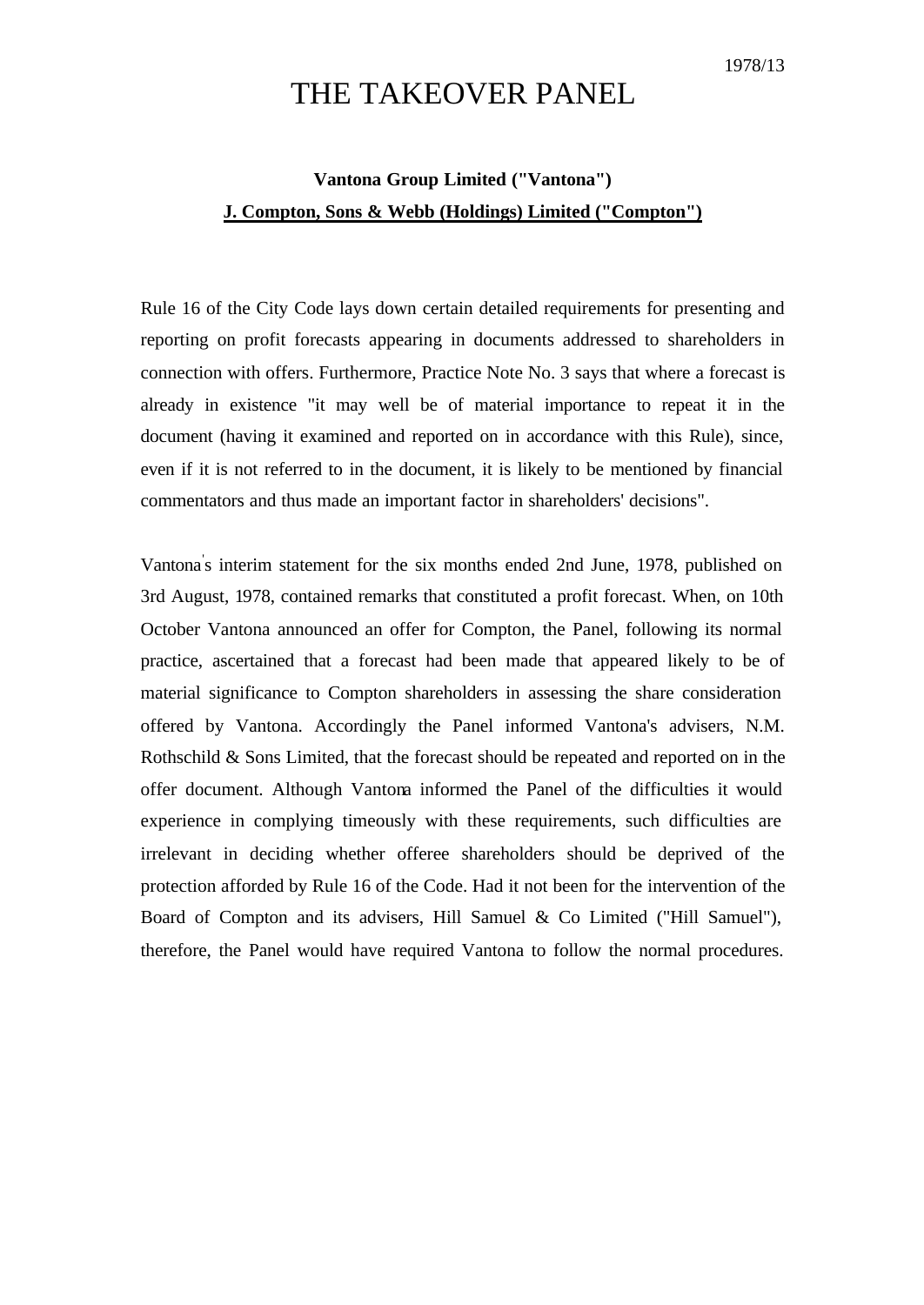Having regard to a number of factors identified in the offer document, and in particular to the publication of Vantona's results for the ten months ended 1st October, 1978 as shown by its unaudited management accounts set out on page 15 of the document, Hill Samuel and the Board of Compton have represented to the Panel that the statement regarding Vantona's profits for the current year made in Vantona's interim report to shareholders published in August is no longer of material importance to the consideration by shareholders of Compton of the share offer. On this basis the Panel has accepted that the forecast need not be repeated and reported on in the offer document.

While the Panel does not wish to deter directors of public companies from giving their shareholders some indication of current and future trading, they must accept that these projections will almost certainly have to be exposed to the disciplines of the Code if their company should subsequently be subject to a take-over or merger proposal or should itself propose a take-over or merger transaction and the consideration includes an equity element. The circumstances in the Vantona case were unusual and the Panel will find it extremely difficult in future to accept that forecasts that are on the public record and have influenced the market have no material importance in relation to subsequently announced take-over transactions.

The Panel takes this opportunity to point out that there is no automatic right to "withdraw" a forecast previously made outside a bid context. The purported withdrawal of a forecast would not in fact achieve the desired effect unless it were replaced by an up to date commentary on the trading period in question, in which case the likelihood would be that this would itself be a forecast needing to be dealt with under the procedures laid down in the Code. Very occasionally the Panel may be faced with representations to the effect that because of the uncertainties involved it is not possible for a forecast previously made to be reported on by accountants and financial advisers as the Code requires, nor replaced by an up to date commentary. In these circumstances the Panel would insist on shareholders being given a full explanation as to why the requirements of the Code were not capable of being met. Such a situation might